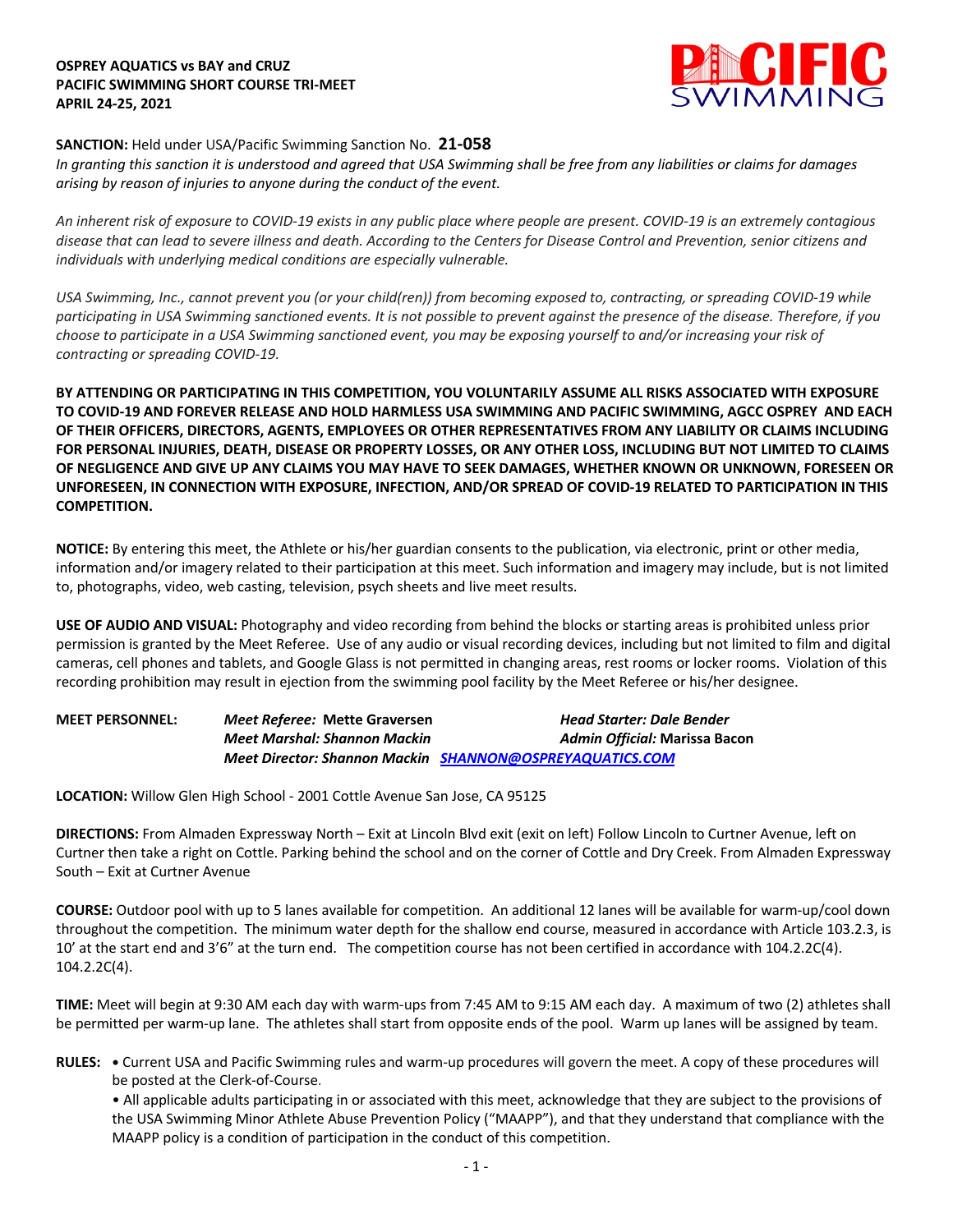- All events are timed finals.
- All events will swim fast to slow.
- Athletes may compete in **a maximum of 3** events per day.
- All Athletes ages 12 and under should complete competition within four (4) hours.

• Entries will be accepted until the number of splashes exceeds the estimated timeline, per the "Four-Hour Rule," based on the Athletes age and gender, or when the number of entered athletes reaches capacity per local/facility restrictions. **•** If local conditions warrant it the Meet Referee, with the concurrence of the Meet Director, may require a mandatory

scratch down. Immediate cash refunds will be made for any mandatory scratches.

• The local facilities guidelines, restrictions and interpretation of the local public health guidelines shall be followed at this meet.

## • **All Coaches and Officials must wear their USA Swimming membership cards in a visible manner.**

**ATTENTION HIGH SCHOOL ATHLETES:** If you are a high school athlete in season, you need to be Unattached from this meet. It is the athlete's responsibility to be Unattached from this meet. You can un-attach at the meet if necessary. This does not apply to athletes swimming under the rules of the Nevada Interscholastic Activities Association (NIAA).

**RACING STARTS:** Athletes must be certified by a USA Swimming member-coach as being proficient in performing a racing start or must start the race in the water. It is the responsibility of the Athlete or the Athlete's legal guardian to ensure compliance with this requirement.

**RESTRICTIONS:** • Smoking and the use of other tobacco products is prohibited on the pool deck, in the locker rooms, in spectator

- seating, on standing areas and in all areas used by Athletes, during the meet and during warm-up periods.
- Sale and use of alcoholic beverages is prohibited in all areas of the meet venue.
- No glass containers are allowed in the meet venue.
- No propane heater is permitted except for snack bar/meet operations.
- All shelters must be properly secured.
- Deck Changes are prohibited.

• Destructive devices, to include but not limited to, explosive devices and equipment, firearms (open or concealed), blades, knives, mace, stun guns and blunt objects are strictly prohibited in the swimming facility and its surrounding areas. If observed, the Meet Referee or his/her designee may ask that these devices be stored safely away from the public or removed from the facility. Noncompliance may result in the reporting to law enforcement authorities and ejection from the facility. Law enforcement officers (LEO) are exempt per applicable laws.

• Operation of a drone, or any other flying apparatus, is prohibited over the venue (pools, Athlete/Coach areas, Spectator areas and open ceiling locker rooms) any time Athletes, Coaches, Officials and/or Spectators are present.

• No spectators will be allowed on deck.

**ELIGIBILITY:** • Athletes must be current members of USA Swimming and enter their name and registration number on the meet entry card as they are shown on their Registration Card. If this is not done, it may be difficult to match the Athlete with the registration and times database. The meet host will check all Athlete registrations against the SWIMS database and if not found to be registered, the Meet Director shall accept the registration at the meet (a \$10 surcharge will be added to the regular registration fee). Duplicate registrations will be refunded by mail.

• Meet is open only to qualified athletes registered with **Osprey Aquatics (OAQ), Swim South Bay (BAY), or Santa Cruz Swimming (CRUZ)**. Athletes who are unattached but participating with **OAQ, BAY or CRUZ** are eligible to compete.

• Entries with **"NO TIME" will be Accepted.**

• Disabled Athletes are welcome to attend this meet and should contact the Meet Director or Meet Referee regarding any special accommodations on entry times and seeding per Pacific Swimming policy.

• Athletes 19 years of age and over may compete in the meet for time only, no awards. Such Athletes must have met standards for the 17-18 age group.

• The Athlete's age will be the age of the Athlete on the first day of the meet.

**ENTRY FEES:** \$4.00 per event plus an \$8.00 participation fee per Athlete.

**ONLINE ENTRIES** You may enter this meet online or by U.S. mail. To enter on-line go to http://www.fastswims.com to receive an immediate entry confirmation. This method requires payment by credit card. FastSwims charges a processing fee for this service, 6.5% of the total Entry Fees plus \$0.75 per transaction, regardless of number of athletes. Please note that the processing fee is a separate fee from the Entry Fees. If you do not wish to pay the processing fee, enter the meet using a mail entry. Entering online is a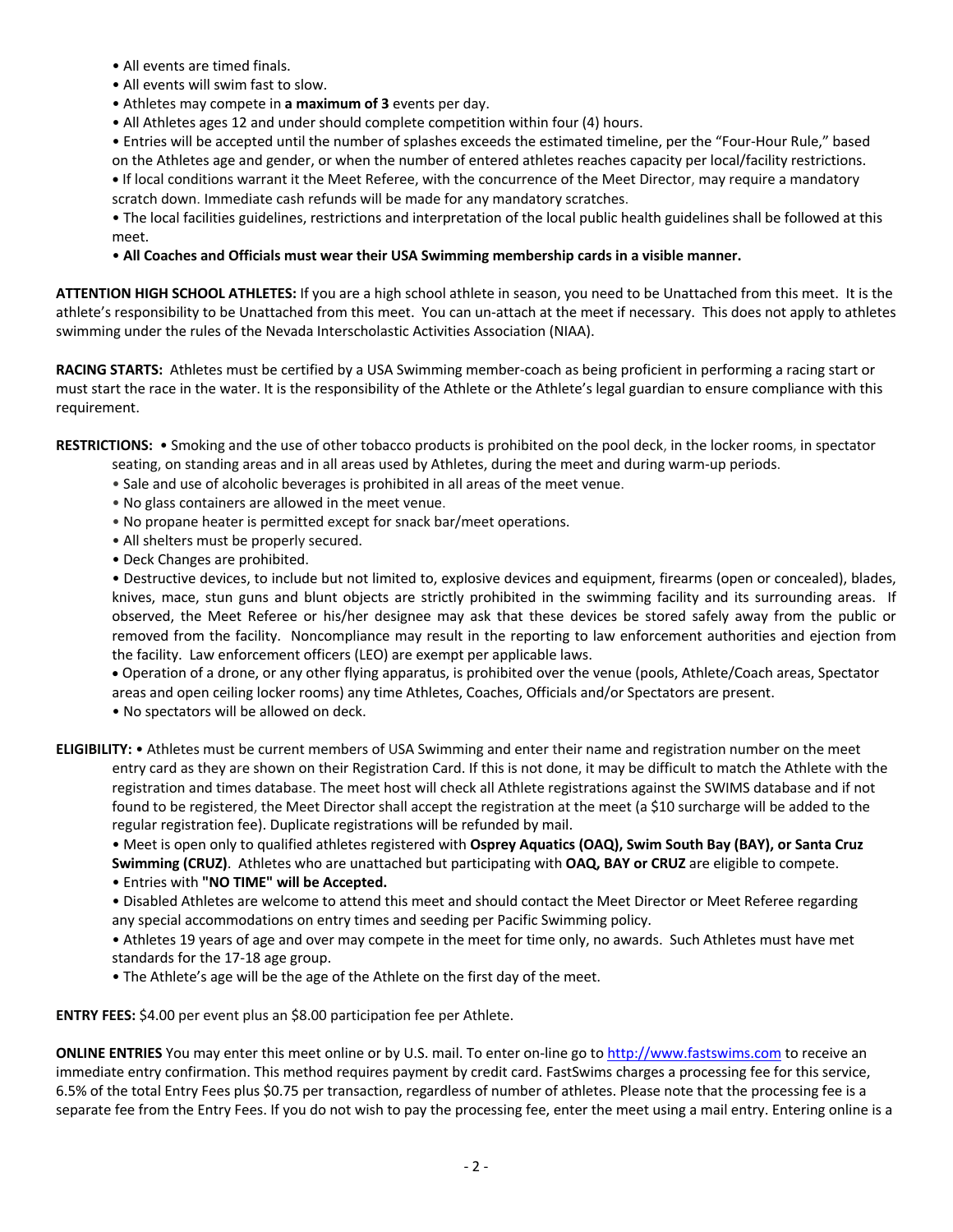convenience, is completely voluntary, and is in no way required or expected of an athlete by Pacific Swimming. LATE ENTRIES WILL NOT BE ACCEPTED. NO REFUNDS. Online Entries be accepted through 11:59 PM Wednesday, April 14, 2021

**CHECK-IN:** The meet shall be pre-seeded. Athletes shall report to the bull-pen area at their scheduled time for each event. Once your heat has entered the pool deck area you will not be able to be added to the event.

**SCRATCHES:** Any Athletes not reporting for or competing in an individual timed final event that they have entered shall not be penalized.

**AWARDS:** Ribbons will be awarded to the 1st – 8th place for each event in age groups (8&U, 9-10, 11-12) Athletes 13 years of age and older will not receive awards.

**ADMISSION:** There will be no spectators allowed on deck. Parent viewing area will be available for your swimmers heat only.

**MISCELLANEOUS:** No overnight parking is allowed. Facilities will not be provided after meet hours. Families are encouraged to park in the back lot and remain in cars when your athlete is not in line to swim or in the process of swimming. If tents are set up on the field they must be spaced appropriately. Athletes may not visit in other tents or cars.

**We have taken enhanced health and safety measures for our participants, guests and employees. You must follow all posted instructions while attending the Osprey meet. An inherent risk of exposure to Covid 19 exists in any public place where people are present. Covid 19 is an extremely contagious disease that can lead to severe illness and death. According to the Center for Disease Control and Prevention senior citizens and guests with underlying medical conditions are especially vulnerable. By attending this meet as a spectator or competitor you voluntarily assume all risks related to exposure to Covid 19.**

**USA Swimming, Inc., cannot prevent you (or your child(ren)) from becoming exposed to, contracting, or spreading COVID-19 while participating in USA Swimming sanctioned events. It is not possible to prevent against the presence of the disease. Therefore, if you choose to participate in a USA Swimming sanctioned event, you may be exposing yourself to and/or increasing your risk of contracting or spreading COVID-19.** 

|               | <b>SATURDAY</b> |                  |                 | <b>SUNDAY</b>                |                 |                 |                 |  |  |  |
|---------------|-----------------|------------------|-----------------|------------------------------|-----------------|-----------------|-----------------|--|--|--|
| 8 & UN        | $9 - 10$        | 13/OVER<br>11-12 |                 | 8 & UN                       | $9 - 10$        | $11 - 12$       | 13/OVER         |  |  |  |
| 25 BACK       | <b>200 FREE</b> | <b>200 FREE</b>  | <b>200 FREE</b> | 25 BREAST<br>200 IM          |                 | 200 IM          | 200 IM          |  |  |  |
| <b>25 FLY</b> | 100 BACK        | 100 BREAST       | 100 BREAST      | 25 FREE<br><b>100 BREAST</b> |                 | <b>50 FLY</b>   | 200 BACK        |  |  |  |
| 50 BACK       | 50 BACK         | 50 BACK          | 200 FLY         | <b>50 FLY</b>                | <b>50 FLY</b>   | 200 BACK        | <b>100 FLY</b>  |  |  |  |
| 100 IM        | <b>100 FLY</b>  | <b>200 FLY</b>   | 100 BACK        | <b>100 FREE</b>              | 50 BREAST       | <b>100 FLY</b>  | 200 BREAST      |  |  |  |
| 50 FREE       | 100 IM          | 100 BACK         | 50 FREE         | 50 BREAST                    | <b>100 FREE</b> |                 | <b>100 FREE</b> |  |  |  |
|               | 50 FREE         | 100 IM           |                 |                              |                 | 200 BREAST      |                 |  |  |  |
|               |                 | 50 FREE          |                 |                              |                 | <b>100 FREE</b> |                 |  |  |  |

## **EVENT SUMMARY**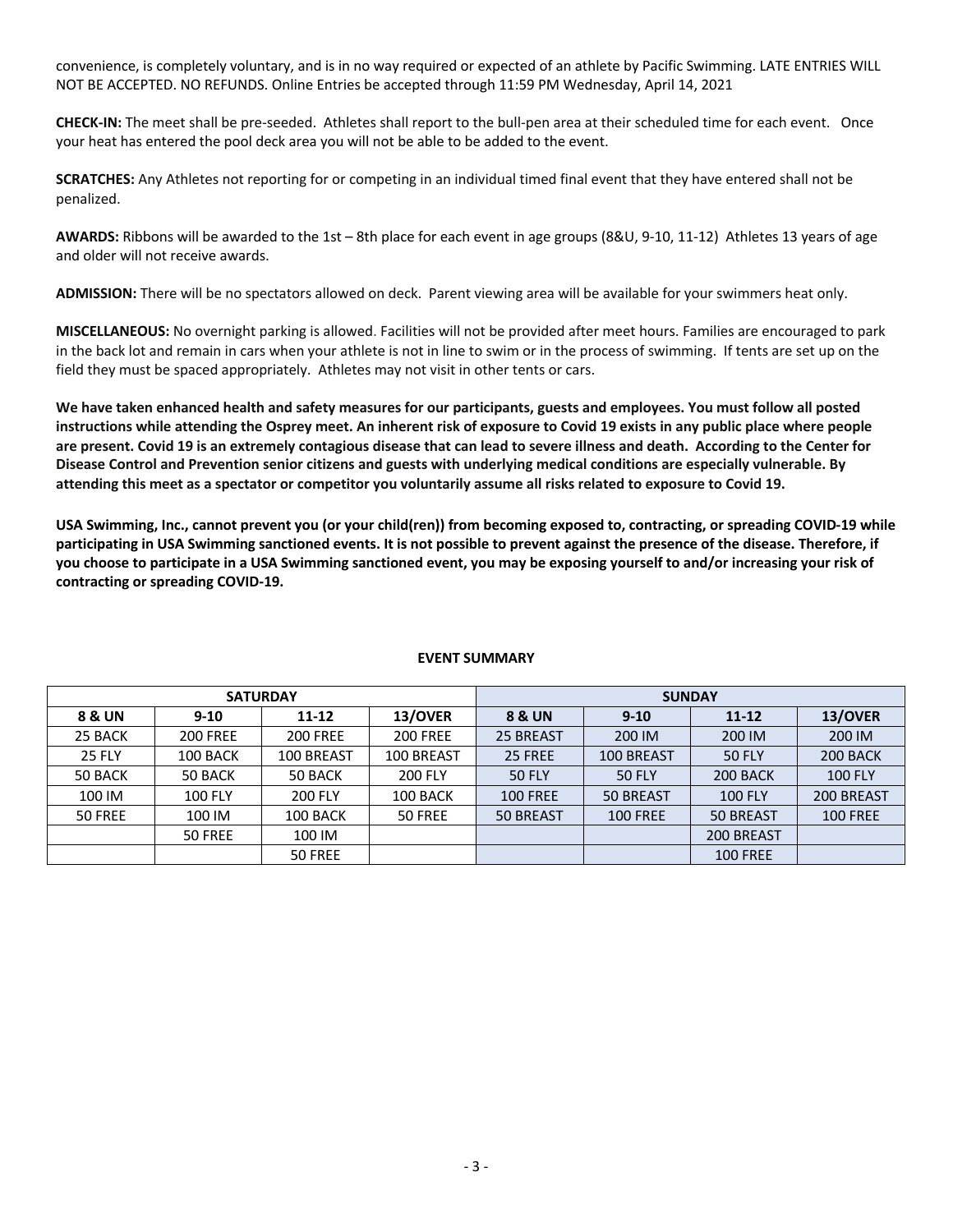|                | Saturday, April 24   |                | Sunday, April 25 |                      |
|----------------|----------------------|----------------|------------------|----------------------|
| Girls Event #  | Event                | Boys Event #   | Girls Event #    | Event                |
| $\mathbf{1}$   | 11 & Over 200 Free   | $\overline{2}$ | 35               | 11 & Over 200 IM     |
| 3              | 11 & Over 100 Breast | 4              | 37               | 11-12 50 Fly         |
| 5              | 11-12 50 Back        | 6              | 39               | 11 & Over 200 Back   |
| $\overline{7}$ | 11 & Over 200 Fly    | 8              | 41               | 11 & Over 100 Fly    |
| 9              | 11 & Over 100 Back   | 10             | 43               | 11-12 50 Breast      |
| 11             | 11-12 100 IM         | 12             | 45               | 11 & Over 200 Breast |
| 13             | 11 & Over 50 Free    | 14             | 47               | 11 & Over 100 Free   |
|                | <b>Break</b>         |                |                  | <b>Break</b>         |
| 15             | 9-12 200 Free        | 16             | 49               | 9-12 200 IM          |
| 17             | 8-UN 25 Back         | 18             | 51               | 8-UN 25 Breast       |
| 19             | 9-12 100 Back        | 20             | 53               | 11-12 200 Back       |
| 21             | 8-UN 25 Fly          | 22             | 55               | 9-12 100 Breast      |
| 23             | 12 & Under 50 Back   | 24             | 57               | 8 - UN 25 Free       |
| 25             | 11 -12 200 Breast    | 26             | 59               | 12 & Under 50 Fly    |
| 27             | 9-12 100 Fly         | 28             | 61               | 8 & Under 100 Free   |
| 29             | 12 & UN 100 IM       | 30             | 63               | 11-12 Over 200 Fly   |
| 31             | 8 & UN 50 Free       | 32             | 65               | 12 & Under 50 Breas  |
| 33             | 9-12 50 Free         | 34             | 67               | 9-12 100 Free        |

|                | Saturday, April 24   |                |               | Sunday, April 25     |              |
|----------------|----------------------|----------------|---------------|----------------------|--------------|
| Girls Event #  | Event                | Boys Event #   | Girls Event # | Event                | Boys Event # |
| $\mathbf{1}$   | 11 & Over 200 Free   | $\overline{2}$ | 35            | 11 & Over 200 IM     | 36           |
| 3              | 11 & Over 100 Breast | 4              | 37            | 11-12 50 Fly         | 38           |
| 5              | 11-12 50 Back        | 6              | 39            | 11 & Over 200 Back   | 40           |
| $\overline{7}$ | 11 & Over 200 Fly    | 8              | 41            | 11 & Over 100 Fly    | 42           |
| 9              | 11 & Over 100 Back   | 10             | 43            | 11-12 50 Breast      | 44           |
| 11             | 11-12 100 IM         | 12             | 45            | 11 & Over 200 Breast | 46           |
| 13             | 11 & Over 50 Free    | 14             | 47            | 11 & Over 100 Free   | 48           |
|                | <b>Break</b>         |                |               | <b>Break</b>         |              |
| 15             | 9-12 200 Free        | 16             | 49            | 9-12 200 IM          | 50           |
| 17             | 8-UN 25 Back         | 18             | 51            | 8-UN 25 Breast       | 52           |
| 19             | 9-12 100 Back        | 20             | 53            | 11-12 200 Back       | 54           |
| 21             | 8-UN 25 Fly          | 22             | 55            | 9-12 100 Breast      | 56           |
| 23             | 12 & Under 50 Back   | 24             | 57            | 8 - UN 25 Free       | 58           |
| 25             | 11-12 200 Breast     | 26             | 59            | 12 & Under 50 Fly    | 60           |
| 27             | 9-12 100 Fly         | 28             | 61            | 8 & Under 100 Free   | 62           |
| 29             | 12 & UN 100 IM       | 30             | 63            | 11-12 Over 200 Fly   | 64           |
| 31             | 8 & UN 50 Free       | 32             | 65            | 12 & Under 50 Breast | 66           |
| 33             | 9-12 50 Free         | 34             | 67            | 9-12 100 Free        | 68           |